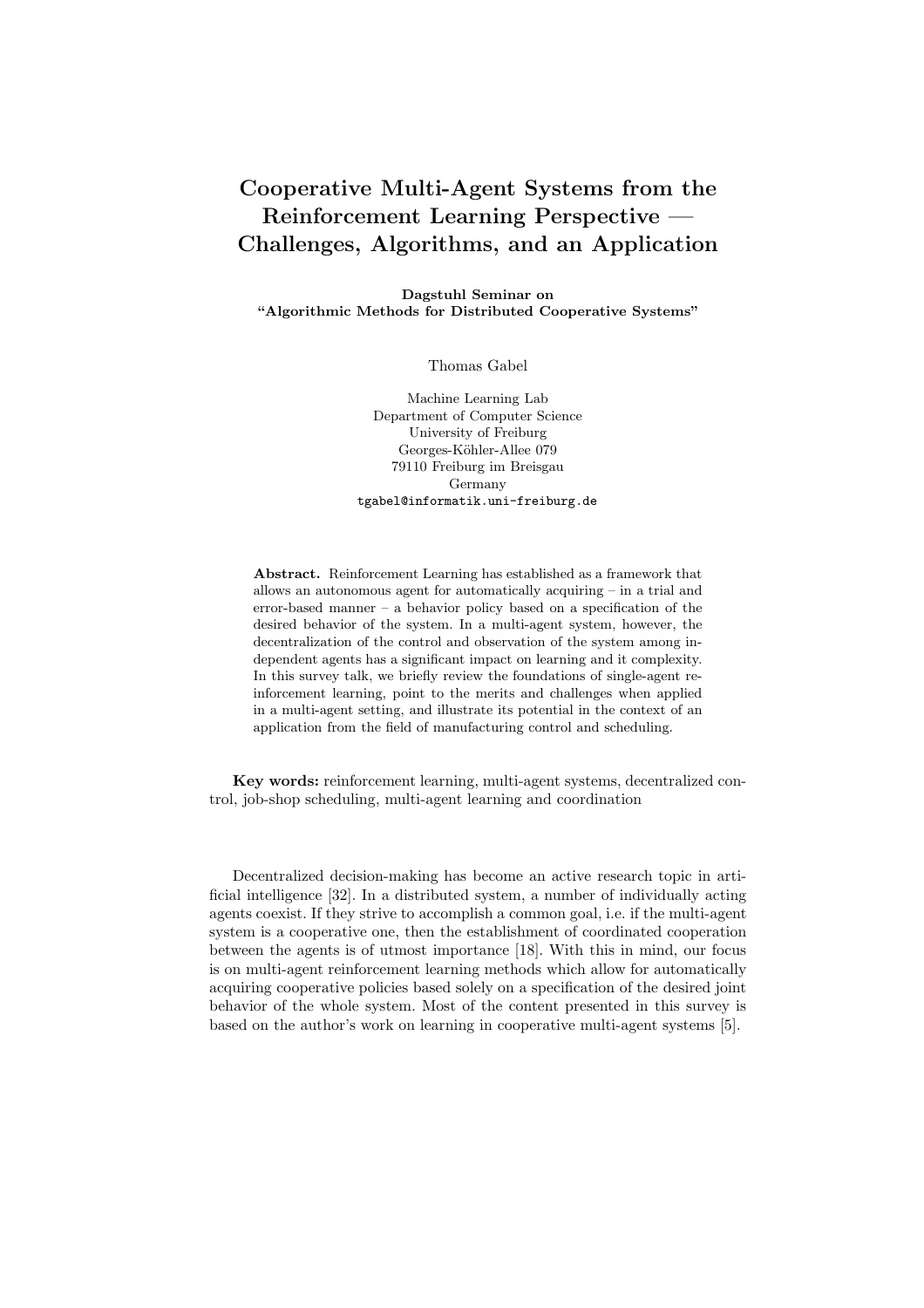Research in distributed systems has pointed out that the decentralization of the control of the system and of the observation of the system among independent agents has a significant impact on the complexity of solving a given problem [3]. Therefore, we have addressed the intricacy of learning and acting in multi-agent systems by the two following complementary approaches.

Many practical problems exhibit some structure whose exploitation may ease the task of finding solutions [2, 17]. For this reason, we have identified a subclass of general decentralized decision-making problems, the class of decentralized Markov decision processes with changing action sets and partially ordered transition dependencies, which features certain regularities in the way the agents interact with one another [14]. We have shown that the complexity of optimally solving a problem instance from this class is provably lower than solving a general one [6].

Even though a lower complexity class may be entered by sticking to certain subclasses of a general multi-agent problem [26], the computational complexity may be still so high that optimally solving it is infeasible. This holds, in particular, when intending to tackle problems of larger size that are of relevance for practical problems. Given these facts, our goal has not been to develop optimal solution algorithms that are applicable to small problems only [15], but to look for techniques capable of quickly obtaining approximate solutions in the vicinity of the optimum [19, 33]. To this end, we have developed and successfully utilized various model-free reinforcement learning approaches [13, 22]. In contrast to offline planning algorithms which aim at finding optimal solutions in a modelbased manner, reinforcement learning [29] allows for employing independently learning agents and, hence, for a full decentralization of the problem [10].

As a matter of fact, many large-scale applications are well-suited to be formulated in terms of spatially or functionally distributed entities [24, 31, 23, 7, 16, 21]. Thus, multi-agent approaches are of high relevance to various real-world problems [4, 1, 27, 30, 28, 25]. Job-shop scheduling [20] is one such application stemming from the field of factory optimization and manufacturing control. It has been our particular goal to interpret job-shop scheduling problems as distributed sequential decision-making problems [8] and to employ the multi-agent reinforcement learning algorithms we propose for solving such problems [9, 12]. Moreover, we have successfully evaluated the performance of our learning approaches in the scope of various established scheduling benchmark problems [11].

## References

- 1. A. Barto and R. Crites. Improving Elevator Performance using Reinforcement Learning. In *Advances in Neural Information Processing Systems 8 (NIPS 1995)*, pages 1017–1023, Denver, USA, 1996. MIT Press.
- 2. R. Becker, S. Zilberstein, V. Lesser, and C. Goldman. Solving Transition Independent Decentralized MDPs. *Journal of Artificial Intelligence Research*, 22:423–455, 2004.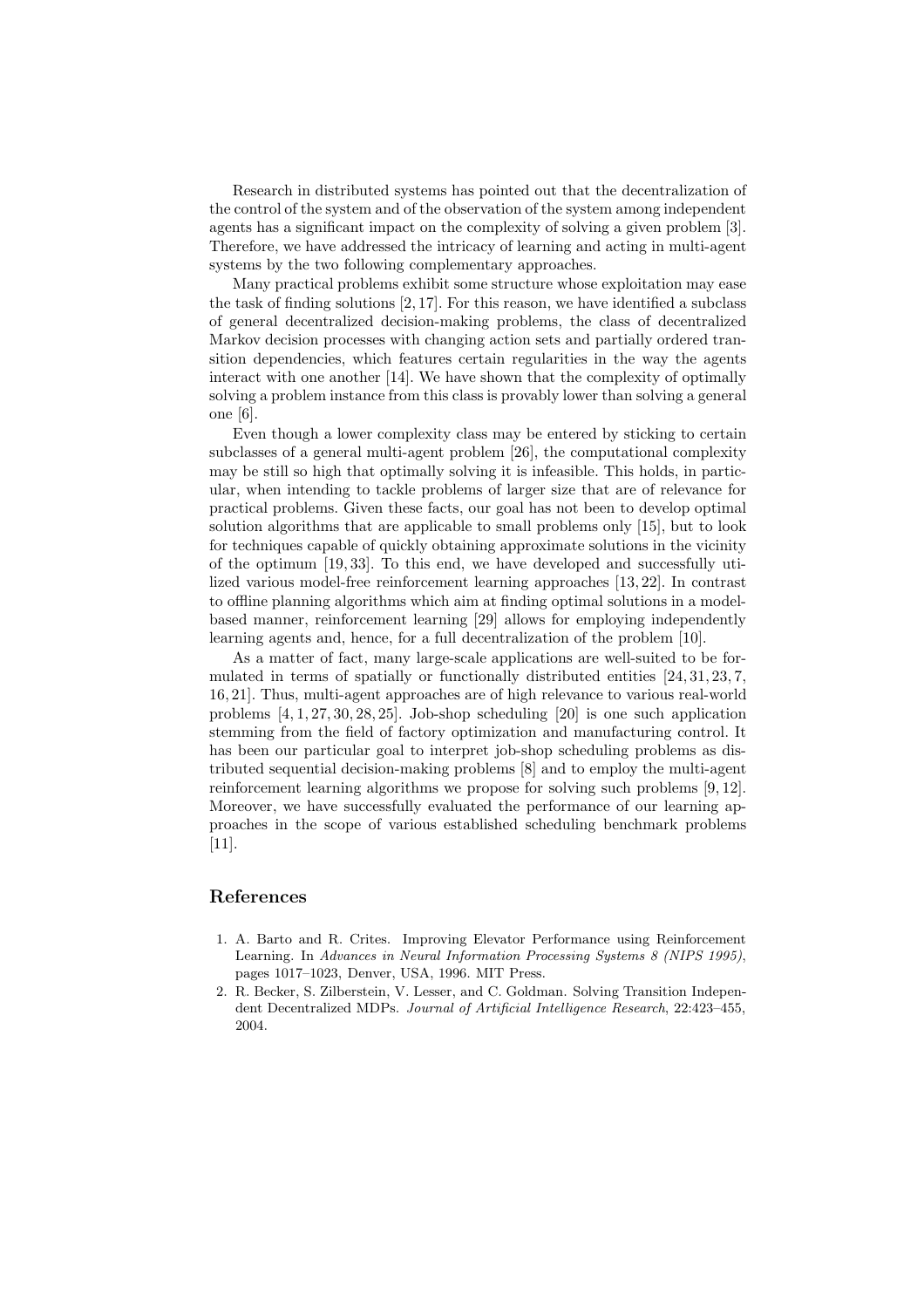- 3. D. Bernstein, D. Givan, N. Immerman, and S. Zilberstein. The Complexity of Decentralized Control of Markov Decision Processes. *Mathematics of Operations Research*, 27(4):819–840, 2002.
- 4. J. Boyan and M. Littman. Packet Routing in Dynamically Changing Networks A Reinforcement Learning Approach. In *Advances in Neural Information Processing Systems 6 (NIPS 1993)*, pages 671–678, Denver, USA, 1994. Morgan Kaufmann.
- 5. T. Gabel. *Learning in Cooperative Multi-Agent Systems: Distributed Reinforcement Learning Algorithms and their Application to Scheduling Problems*. Südwestdeutscher Verlag für Hochschulschriften, Saarbrücken, Germany, 2009.
- 6. T. Gabel. *Multi-Agent Reinforcement Learning Approaches for Distributed Job-Shop Scheduling Problems*. Ph.D. Thesis, University of Osnabrück, 2009.
- 7. T. Gabel, R. Hafner, S. Lange, M. Lauer, and M. Riedmiller. Bridging the Gap: Learning in the RoboCup Simulation and Midsize League. In *Proceedings of the 7th Portuguese Conference on Automatic Control (Controlo 2006)*, Porto, Portugal, 2006. Portuguese Society of Automatic Control.
- 8. T. Gabel and M. Riedmiller. Adaptive Reactive Job-Shop Scheduling with Learning Agents. *International Journal of Information Technology and Intelligent Computing*, 2(4), 2007.
- 9. T. Gabel and M. Riedmiller. On a Successful Application of Multi-Agent Reinforcement Learning to Operations Research Benchmarks. In *Proceedings of the IEEE Symposium on Approximate Dynamic Programming and Reinforcement Learning (ADPRL 2007)*, pages 68–75, Honolulu, USA, 2007. IEEE Press.
- 10. T. Gabel and M. Riedmiller. Scaling Adaptive Agent-Based Reactive Job-Shop Scheduling to Large-Scale Problems. In *In Proceedings of the IEEE Symposium on Computational Intelligence in Scheduling (CI-Sched 2007)*, pages 259–266, Honolulu, USA, 2007. IEEE Press.
- 11. T. Gabel and M. Riedmiller. Evaluation of Batch-Mode Reinforcement Learning Methods for Solving DEC-MDPs with Changing Action Sets. In *Proceedings of the 8th European Workshop on Reinforcement Learning (EWRL 2008)*, pages 82–95, Lille, France, 2008. Springer.
- 12. T. Gabel and M. Riedmiller. Gradient Descent Policy Search for Distributed Job-Shop Scheduling Problems. In *Online Proceedings of the 18th International Conference on Planning and Scheduling (ICAPS 2008)*, Sydney, Australia, 2008. AAAI Press.
- 13. T. Gabel and M. Riedmiller. Joint Equilibrium Policy Search for Multi-Agent Scheduling Problems. In *Proceedings of the 6th Conference on Multiagent System Technologies (MATES 2008)*, pages 61–72, Kaiserslautern, Germany, 2008. Springer.
- 14. T. Gabel and M. Riedmiller. Reinforcement Learning for DEC-MDPs with Changing Action Sets and Partially Ordered Dependencies. In *Proceedings of the 7th International Joint Conference on Autonomous Agents and Multiagent Systems (AAMAS 2008)*, pages 1333–1336, Estoril, Portugal, 2008. IFAAMAS.
- 15. C. Goldman and S. Zilberstein. Decentralized Control of Cooperative Systems: Categorization and Complexity Analysis. *Journal of Artificial Intelligence Research*, 22:143–174, 2004.
- 16. J. Marecki and M. Tambe. On Opportunistic Techniques for Solving Decentralized Markov Decision Processes with Temporal Constraints. In *Proceedings of the 6th International Joint Conference on Autonomous Agents and Multiagent Systems (AAMAS 2007)*, page 219, Honolulu, USA, 2007. IFAAMAS.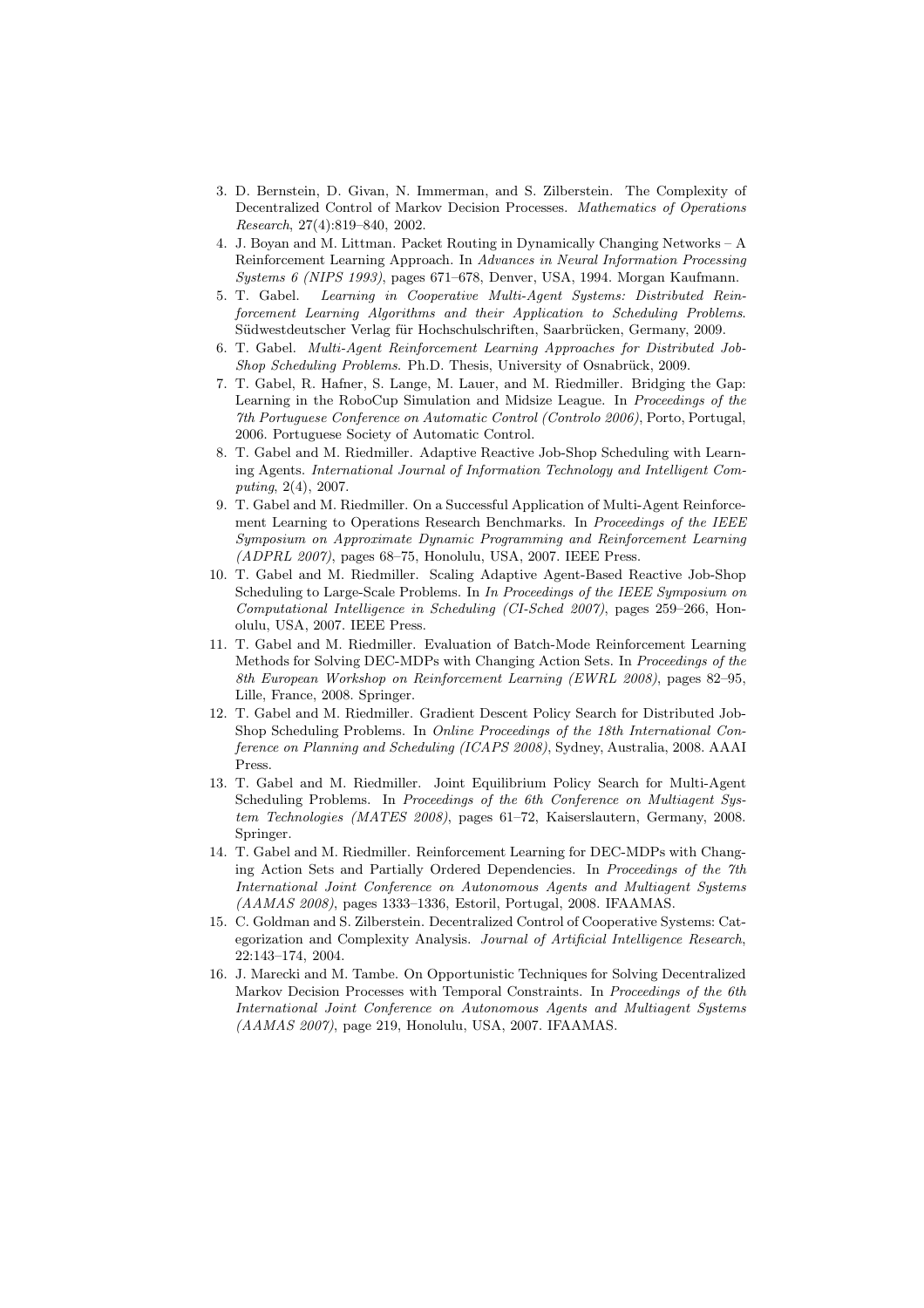- 17. R. Nair, P. Varakantham, M. Tambe, and M. Yokoo. Networked Distributed POMDPs: A Synthesis of Distributed Constraint Optimization and POMDPs. In *Proceedings of the 20th National Conference on Artificial Intelligence (AAAI 2005)*, pages 133–139, Pittsburgh, USA, 2005. AAAI Press.
- 18. L. Panait and S. Luke. Cooperative Multi-Agent Learning: The State of the Art. *Autonomous Agents and Multi-Agent Systems*, 11(3):387–434, 2005.
- 19. L. Peshkin, K. Kim, N. Meuleau, and L. Kaelbling. Learning to Cooperate via Policy Search. In *Proceedings of the Sixteenth Conference on Uncertainty in Artificial Intelligence*, pages 489–496, Stanford, USA, 2000. Morgan Kaufmann.
- 20. M. Pinedo. *Scheduling. Theory, Algorithms, and Systems*. Prentice Hall, USA, 2002.
- 21. J. Pita, M. Jain, J. Marecki, F. Ordóñez, C. Portway, M. Tambe, C. Western, P. Paruchuri, and S. Kraus. Deployed ARMOR protection: the application of a game theoretic model for security at the Los Angeles International Airport. In *Industry Track Proceedings of the 7th International Joint Conference on Autonomous Agents and Multiagent Systems (AAMAS 2008)*, pages 125–132, Estoril, Portugal, 2008. IFAAMAS.
- 22. M. Riedmiller, T. Gabel, R. Hafner, and S. Lange. Reinforcement Learning for Robot Soccer. *Autonomous Robots*, 27(1), 2009.
- 23. H. Santana, G. Ramalho, V. Corruble, and B. Ratitch. Multi-Agent Patrolling with Reinforcement Learning. In *Proceedings of the 3rd International Joint Conference on Autonomous Agents and Multiagent Systems (AAMAS 2004)*, pages 1122–1129, New York, USA, 2004. IEEE Computer Society.
- 24. J. Schneider, J. Boyan, and A. Moore. Value Function Based Production Scheduling. In *Proceedings of the 15th International Conference on Machine Learning (ICML 1998)*, pages 522–530, Madison, USA, 1998. Morgan Kaufmann.
- 25. G. Settembre, P. Scerri, A. Farinelli, K. Sycara, and D. Nardi. A Decentralized Approach to Cooperative Situation Assessment in Multi-Robot System. In *Proceedings of the 7th International Joint Conference on Autonomous Agents and Multiagent Systems (AAMAS 2008)*, pages 31–38, Estoril, Portugal, 2008. IFAAMAS.
- 26. J. Shen, R. Becker, and V. Lesser. Agent Interaction in Distributed POMDPs and Implications on Complexity. In *Proceedings of the Fifth International Conference on Autonomous Agents and Multi-Agent Systems (AAMAS 2006)*, pages 529–536, Hakodate, Japan, 2006. ACM Press.
- 27. S. Singh and D. Bertsekas. Reinforcement Learning for Dynamic Channel Allocation in Cellular Telephone Systems. In *Advances in Neural Information Processing Systems 9 (NIPS 1996)*, pages 974–980, Denver, USA, 1997. MIT Press.
- 28. M. Smith, S. Lee-Urban, and H. Muñoz-Avila. RETALIATE: Learning Winning Policies in First-Person Shooter Games. In *Proceedings of the Twenty-Second AAAI Conference on Artificial Intelligence (AAAI 2007)*, pages 1801–1806, Vancouver, Canada, 2007. AAAI Press.
- 29. R. Sutton and A. Barto. *Reinforcement Learning. An Introduction*. MIT Press/A Bradford Book, Cambridge, USA, 1998.
- 30. G. Tesauro, R. Das, W. Walsh, and J. Kephart. Utility-Function-Driven Resource Allocation in Autonomic Systems. In *Proceedings of the Second International Conference on Autonomic Computing (ICAC 2005)*, pages 342–343, Seattle, USA, 2005. IEEE Computer Society.
- 31. K. Tumer and J. Lawson. Collectives for Multiple Resource Job Scheduling Across Heterogeneous Servers. In *Proceedings of the Second International Joint Conference on Autonomous Agents and Multiagent Systems (AAMAS 2003)*, pages 1142–1143, Victoria, Australia, 2003. ACM Press.